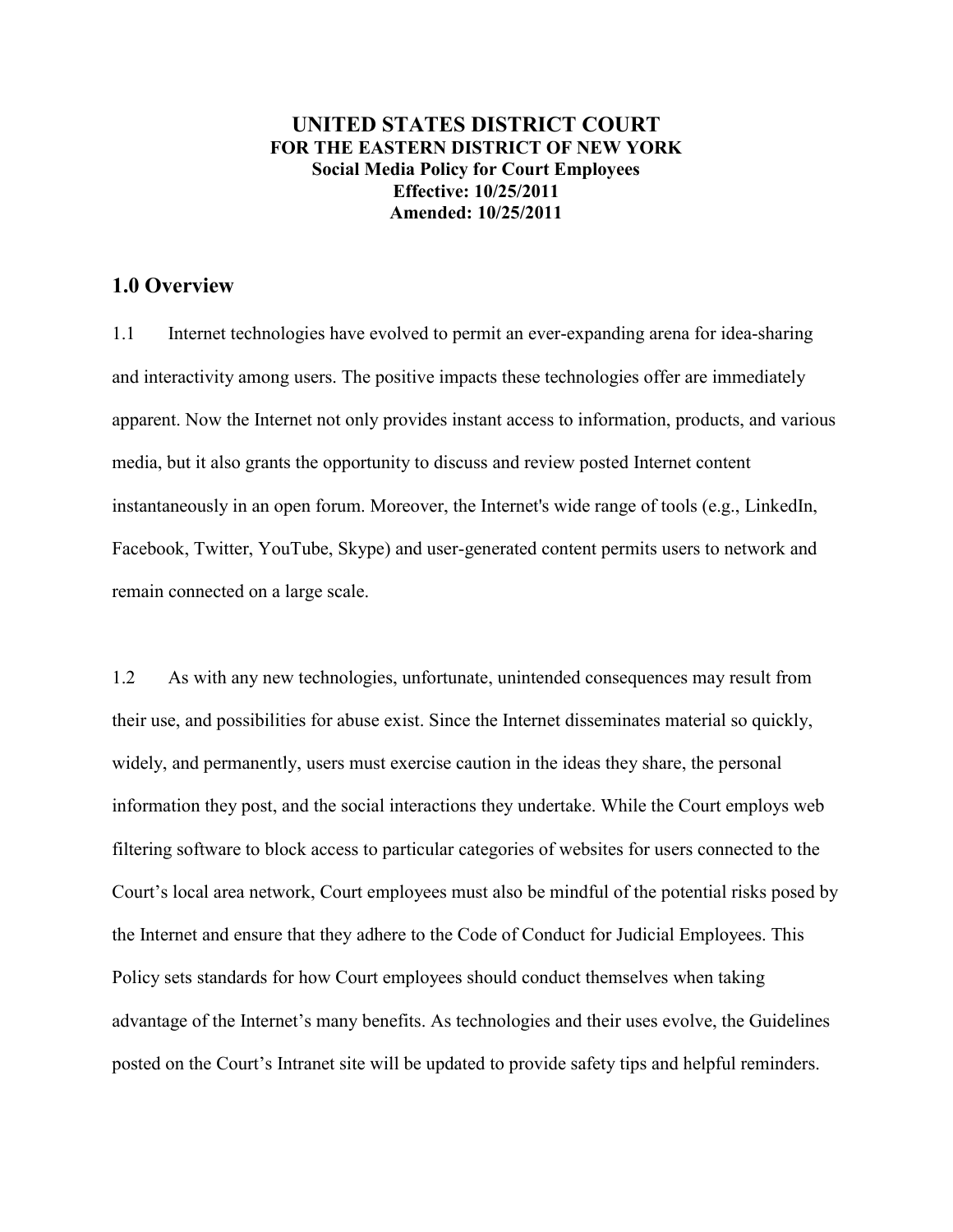#### **2.0 Scope**

2.1 This Social Media Policy relates to all Internet-posted content, whether using Court-issued devices (including BlackBerrys) or personally-owned devices. For example, it applies to, but is not limited to, posting information on Facebook, posting videos to YouTube, posting comments to NYTimes.com, and using Twitter.

2.2 This policy applies to all permanent and temporary Court employees, including interns and externs.

## **3.0 Restrictions on Use of Social Media**

3.1 As various social media sites and tools provide the opportunity for Internet users to comment on virtually any topic and publish any information about themselves in a most public fashion, judiciary employees must be mindful of their obligations as employees of the Court. The most basic rule is that all provisions of the Code of Conduct for Judicial Employees apply to an employee's online activities, just as they apply to an employee's offline activities. These provisions include the following:

- [i] upholding the integrity and independence of the judiciary;
- [ii] avoiding impropriety and the appearance of impropriety;

[iii] avoiding lending the prestige of the office to advance or to appear to advance the private interests of others;

[iv] avoiding actions that detract from the dignity of the Court or reflecting adversely on the Court;

[v] avoiding actions demonstrating special access to the Court or favoritism;

[vi] refraining from comment on pending matters;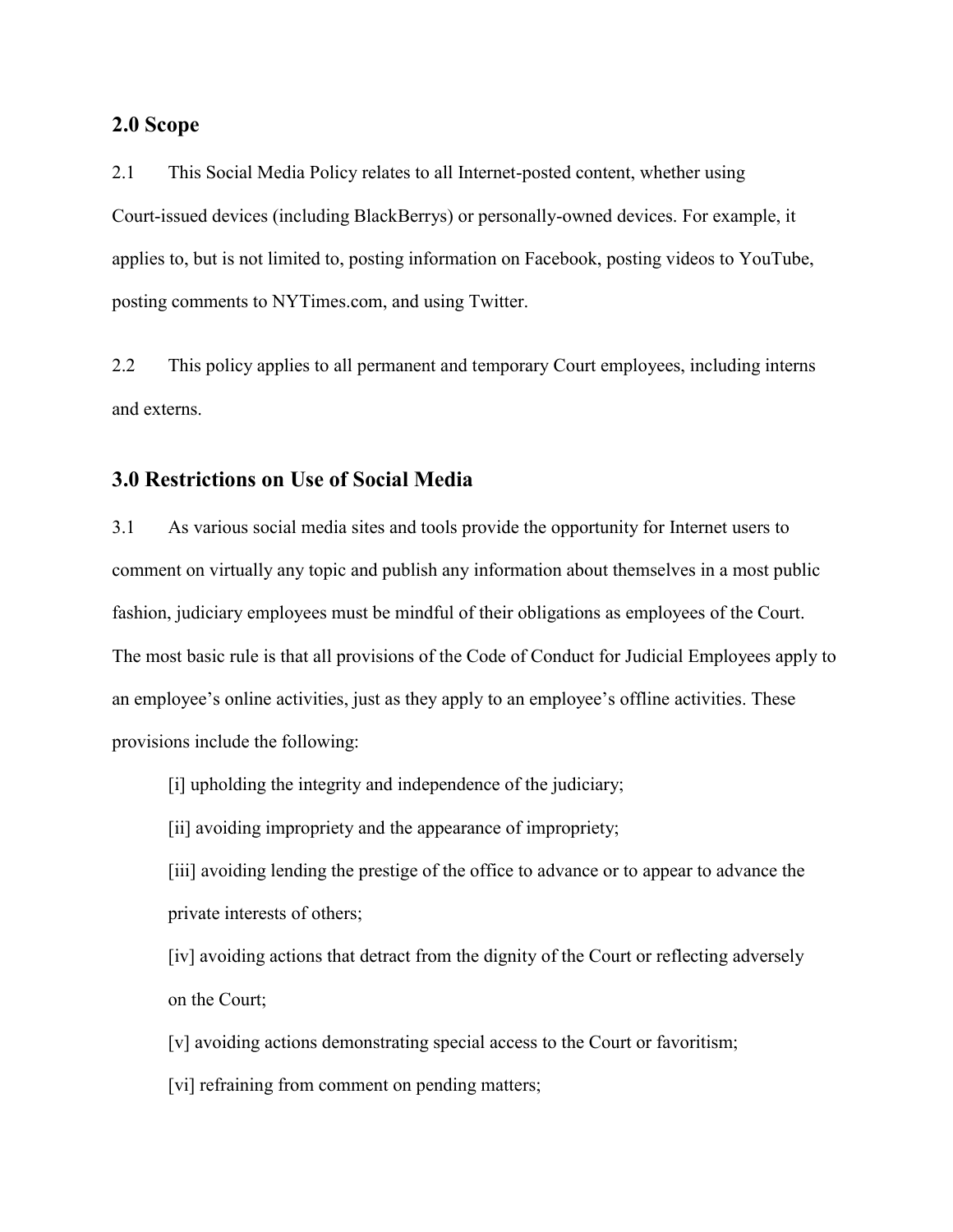[vii] refraining from disclosing confidential information;

[viii] remaining within restrictions on fundraising;

[ix] refraining from engaging in prohibited political activity; and

[x] avoiding association with certain social issues that are often litigated or with organizations that frequently litigate.

The Code of Conduct for Judicial Employees can be found at:

http://jnet.ao.dcn/Guide/Vol\_2\_Ethics\_and\_Judicial\_Conduct/Part\_A\_Codes\_of\_Conduct/Ch\_3\_Judicial\_Employees\_PDF.html

3.2 A judiciary employee serves the Court. The Court speaks only through its decisions and posted local rules, forms, and instructions. A Court employee must not elaborate on that information or otherwise comment on Court practices. In addition, the confidential, sensitive, or non-public information a Court employee learns does not "belong" to the employee in a way that permits the employee to share it with others. A Court employee must not disclose or otherwise share confidential, non-public, or sensitive information about the Court or its employees and judges or any information about the Court's internal processes and procedures. For example, a Court employee must not post, comment on, or discuss in any way:

[i] a judge's schedule, time availability, travel plans, activities, whereabouts or locations, including but not limited to restaurants, clubs, etc.

- [ii] a particular case, lawyer, or party;
- [iii] a particular oral argument;
- [iv] a decision issued by the Court;

[v] pictures that detract from the dignity of the Court or compromise the security of the Court, the Courtrooms, the Court seal or logos, judicial officers, or Court events;

[vi] a Court document or video; or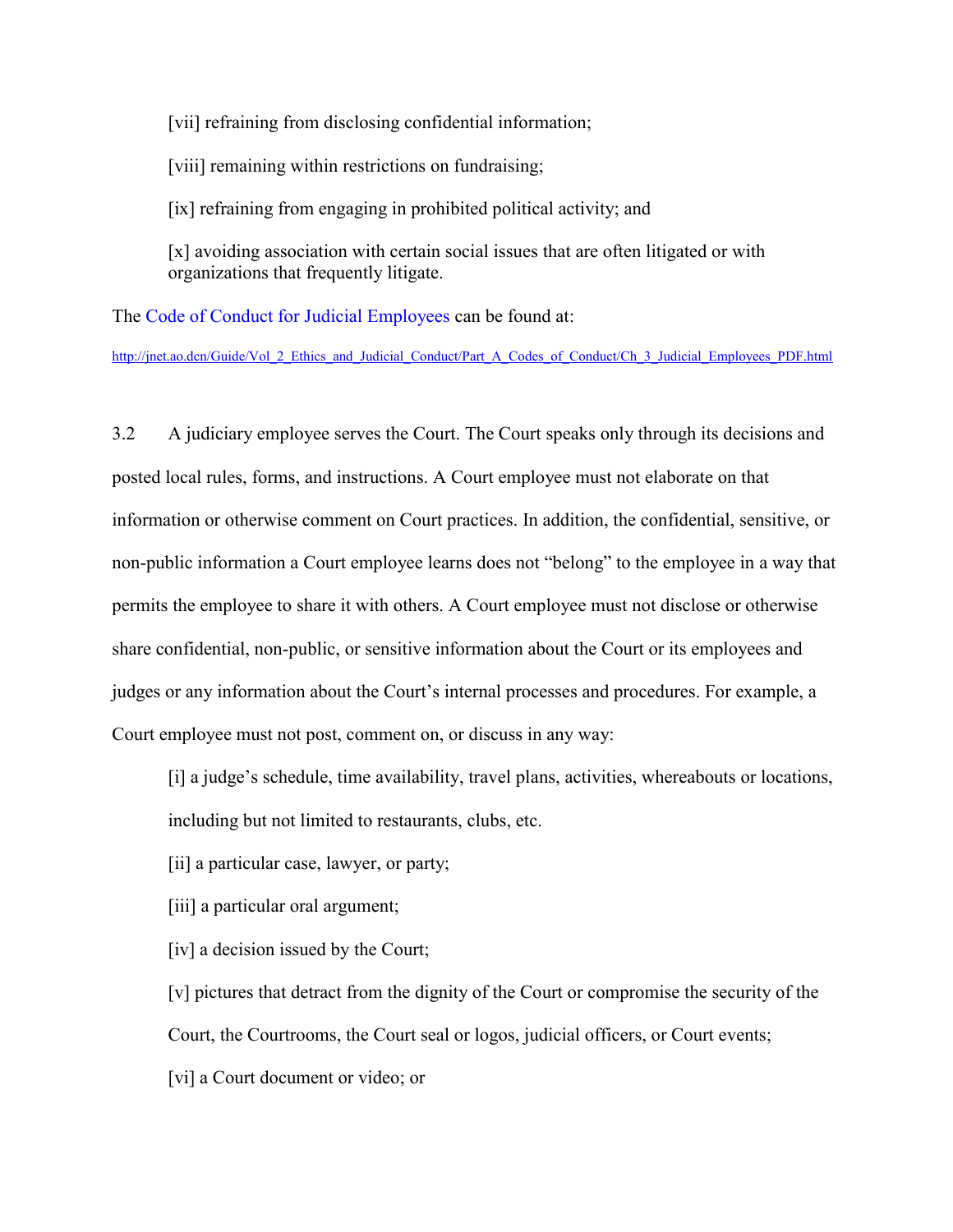[vii] any aspect of the Court's security measures.

3.3 A court employee represents the federal judiciary and the Court. An employee's online postings must not adversely impact the Court's reputation or affect, whether by praise or criticism, public perceptions about the Court or the federal judiciary.

3.4 A judiciary employee must monitor online activities and social media presence closely to ensure that the employee is not:

[i] improperly affiliating with a person or entity that frequently litigates before the Court (e.g., becoming a "fan" of such an entity); or

[ii] engaging in impermissible political activity (e.g., circulating an invitation to attend a political event or posting text or a photo that demonstrates an association with a particular candidate or political party).

## **4.0 Security**

4.1 A Court employee must exercise caution when providing status updates that may reveal another Court employee's location. An employee must not provide any status update that would reveal a judge's location even if the judge's name is excluded from the update. A Court employee who receives a Court-issued mobile device should use caution when accessing online location-based services that indicate the user's current location.

4.2 If a Court employee will be participating in any non-public event or activity with a judge, the employee must not provide any information on social media or other Internet sites that reveals the location of the event or activity.

#### **5.0 Enforcement**